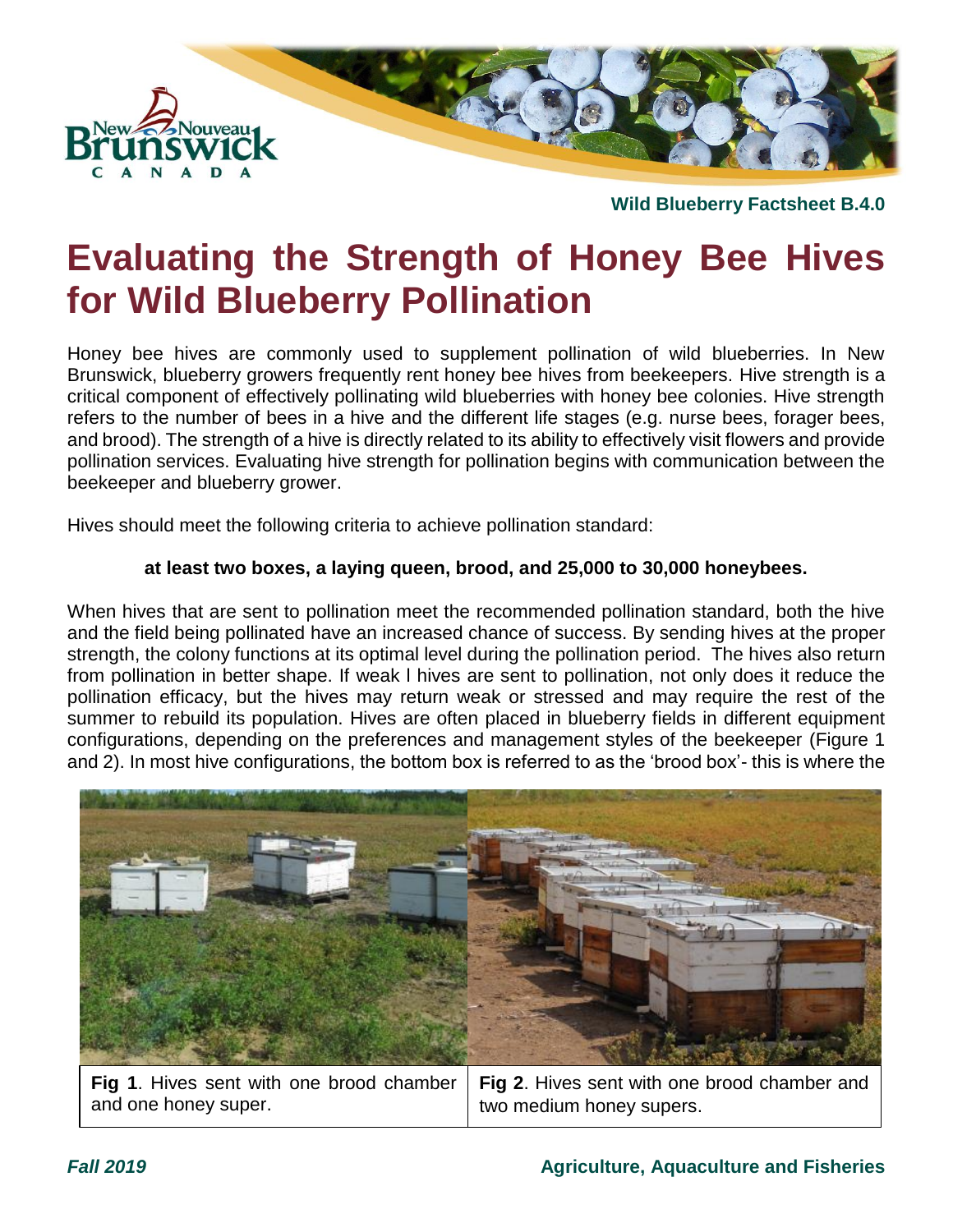majority of the bees are expected to be. This brood box will house developing brood (young bees that have yet to hatch), nurse bees to care for the brood, and the queen. When a second box is placed on top, it may be a second brood box for the colony to expand into (double brood chamber or box), or it may be a honey super (another box designed to allow bees to store honey in frames, but the queen is excluded from laying there). It is unlikely and not recommended to have a colony with more than three deep boxes in total as there are likely not enough bees at this time to fill that much space. It is space the colony needs to keep warm, and more cumbersome to move for pollination. However, in certain situations, hives may be sent to pollination with three boxes to help reduce swarming if the colony undergoes a rapid expansion, or if the colony encounters a large honey flow. Another situation where a third box may be added is when hives are sent to remote locations to reduce the risk of swarming. Thus, hive strength cannot simply be judged by the number of boxes in a field but must be judged by its contents. Communication between growers and beekeepers is essential, as it doesn't matter what configuration the hives are in, but what is in the box!

### *What makes a hive strong?*

A strong, healthy hive is comprised of a colony of bees with many different life stages: brood, nurse bees, forager bees, and a queen. When brood is present, nurse bees must feed nutritious bee bread, which is composed of fermented pollen. Within honey bee colonies, there are nectar foragers and pollen foragers. Pollen foragers are responsible for the majority of pollination, but nectar foragers still contribute to pollination in their quest for nectar. Nectar provides carbohydrates for the colony, while pollen provides protein. As forager bees collect pollen and nectar, they visit surrounding forage (blueberry flowers in the case of pollination). When a queen is present, eggs are being laid (brood production). When brood is produced, more nurse bees are hatched that will



**Fig. 3.** Close up view of hives: bottom box is brood chamber, with a queen excluder on top. Two medium honey supers are placed over the queen excluder and brood chamber.

eventually become forager bees. It is a well-connected circle of tasks that drives a colony to be productive and strong. When any of these links are missing, hive strength, and subsequently pollination, are compromised.

## *Can a hive be too strong?*

Yes, a hive can be too strong. If a colony is rapidly expanding and/or running out of room, the hive may swarm. In this instance, nearly half of the bees will be lost to swarming, and general production and pollination capacity will be severely compromised. When hives swarm in blueberry fields, both growers and beekeepers suffer. Hives tend to shut down production (egg laying, brood rearing, food storage, etc.) for one week to ten days prior to swarming. With no developing brood, worker bees are not motivated to collect pollen or nectar. Thus, managing hives to avoid swarming is imperative.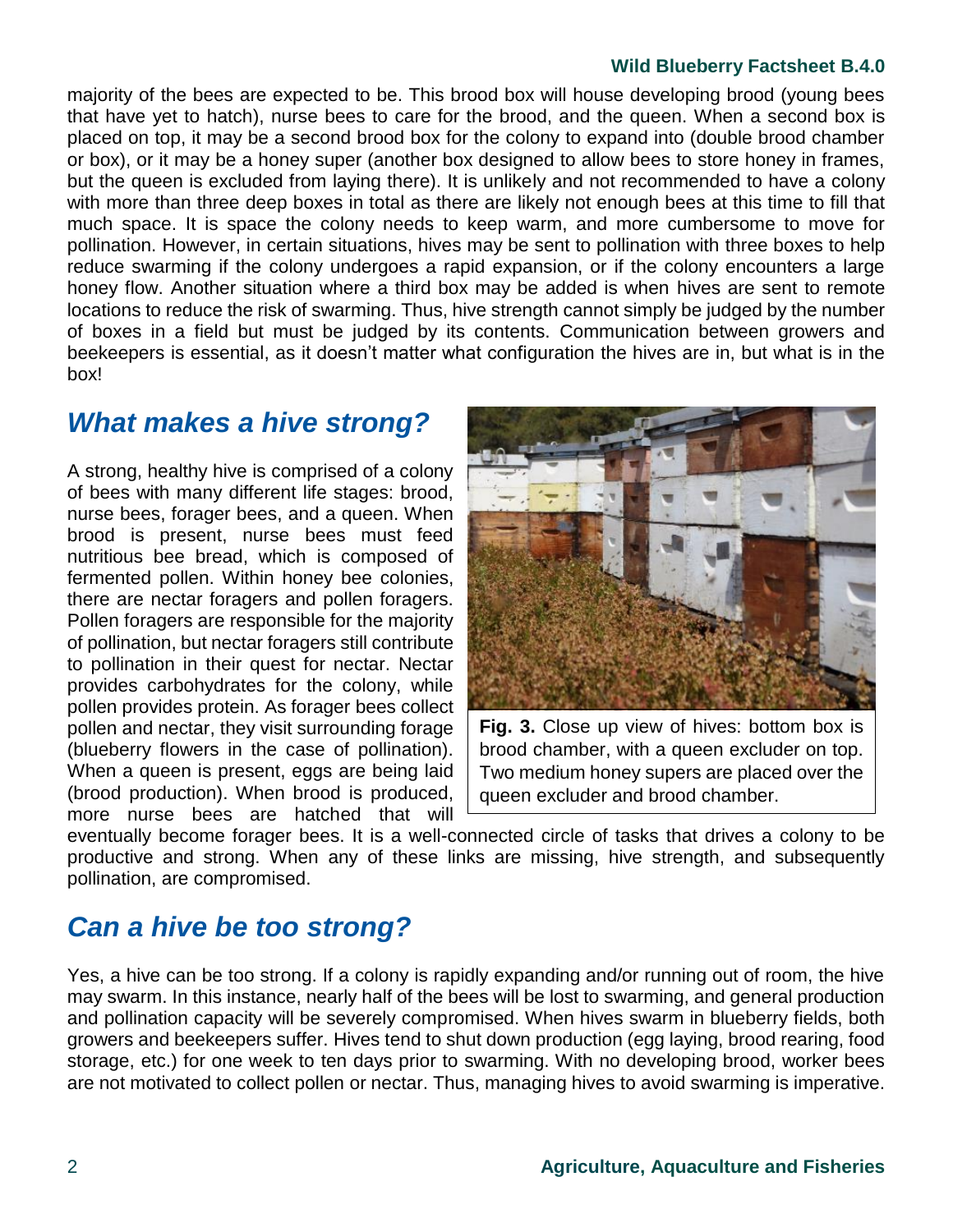## *Can a hive be too weak?*

Yes, a hive can be too weak for pollination. Each hive sent to pollination should meet the minimum pollination standard. If a hive is sent to pollination that is too weak, not only is pollination potential reduced, but so is the colony. If there are not enough foragers to bring back nectar and pollen, brood production can suffer, and the colony will not grow, or may even become weaker. Additionally, the colony can become stressed and potentially encounter stress-related and nutrition-related diseases, such as European Foulbrood (EFB) and chalkbrood.

### *How is a hive evaluated for strength?*

A hive can be evaluated in many different ways. Without opening the hive, the hive entrance can be monitored from the side of the hive (do not disturb flight pattern of bees) for forager bees leaving and returning with pollen on their legs (worker bees carry pollen in their pollen basket, the corbicula, located on their back legs, Figure 4). Dozens of bees should be observed leaving and returning throughout the observation period. Remember to monitor hives in this way during ideal weather conditions (above 15°C, during sunny weather with low wind).

The University of Maine recommends observing the number of bees returning to the hive over a 15 second period and multiplying this number by 0.06. This calculated figure provides an estimate for the number of full frames in the hive that are covered with bees. If the figure you calculate (# bees returning \* 0.06) is at least 7.5 (7.5 frames covered with bees), then you likely have a strong pollinating colony.

If the beekeeper is present to open the hive carefully, more robust evaluations can be taken (Figure 5). Gear such as a beekeeping veil or suit, hive tool, smoker, and gloves are recommended for hive inspections with the beekeeper for safety reasons. If hives are rented, ask the beekeeper to open and inspect the hives in your presence.



**Fig. 4.** Pollen foragers returning to the hive.



**Fig. 5.** Example of beekeeper conducting hive inspection.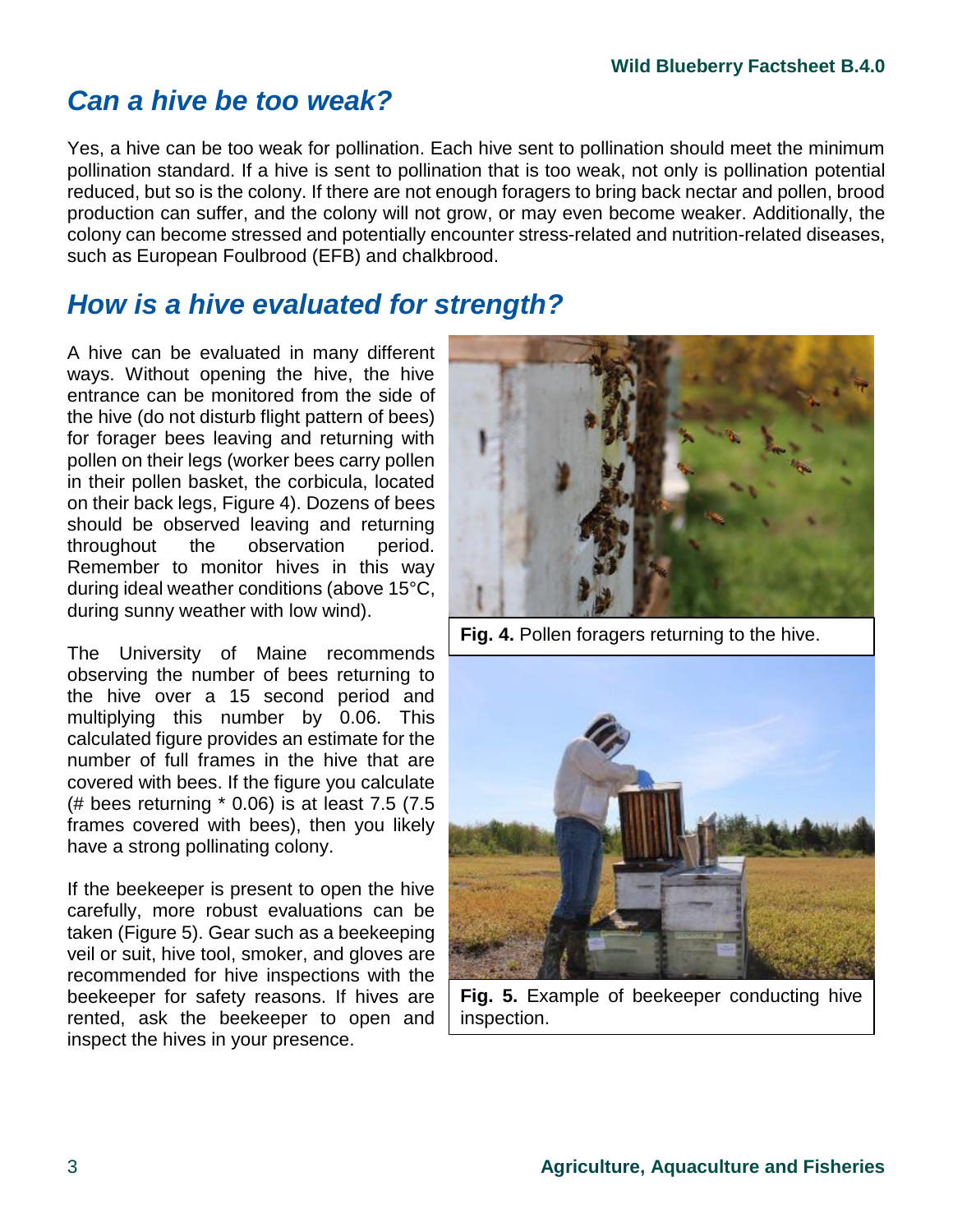### *What should you look for during an inspection?*



**Fig. 6.** Looking down to count 'seams' of bees (bees visible between frames).

**Fig. 7.** Another example of counting 'seams' of bees between frames.



stores in the top left-hand corner.

When the hive cover is first cracked with a hive tool, you should see bees visible in both the top of the bottom box, and bottom of the top box (if working with a two box system). When you reach the brood chamber (bottom box), you should expect to see bees visible between at least 7-8 frames (called 'seams' of bees, Figure 6 and 7)). As you begin gently working the colony, you

should see more bees heading to the tops of the frames (bees appear to 'boil' over). To gain a better understanding of brood development, three brood frames should be inspected (usually in the centre of the box, and not usually the edge frames in the box). Brood frames should contain a mixture of capped and uncapped brood (Figure 8), as well as pollen and nectar stores (Figure 9). If eggs are visible or the queen is observed, the colony is said to be queenright.

Honey bee colonies used for blueberry pollination should have

six to ten frames with a variety of brood coverage present. There should also be plenty of nurse bees on these frames to be feeding developing larvae and cleaning out cells of freshly hatched bees.

Note: time of day can influence hive inspections to a certain extent. If evaluated early in the morning, bees are more likely to be clustered together and forager bees will be in the hive, allowing for a more accurate estimate of hive strength. If hives are inspected later in the day, remember many of the forager bees could be out foraging, and the cluster may have expanded as temperatures have warmed.